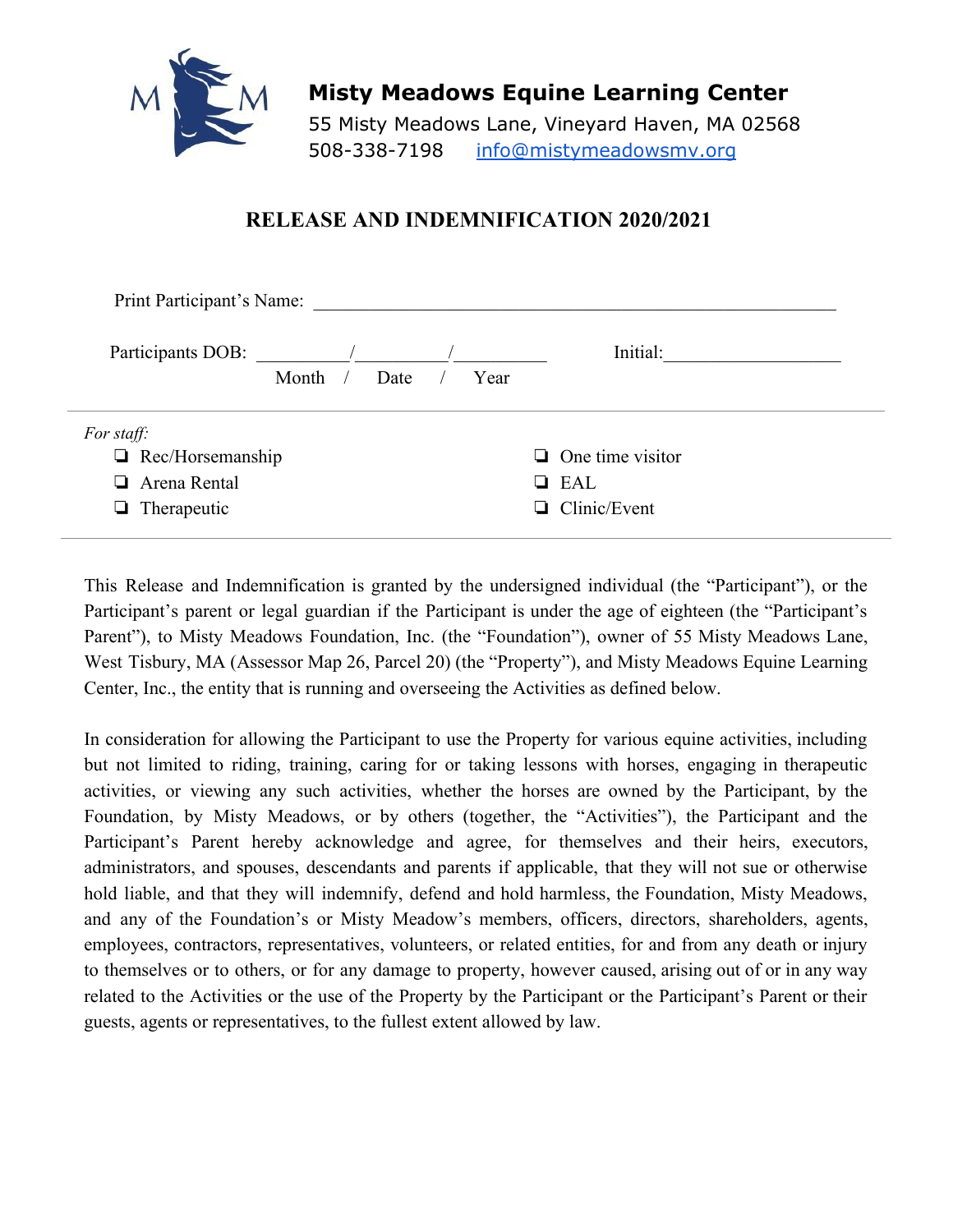## **RELEASE AND INDEMNIFICATION 2020/2021**



The Foundation and Misty Meadows will not permit the Participant and the Participant's Parent to utilize the Property for the Activities without the execution of this Release and Indemnification, which is of material significance to the Foundation. As used herein, the word "horse" shall include horses and ponies of every kind.

The Participant / the Participant's Parent hereby acknowledges that the Activities are "equine activities", that the Foundation is an "equine activity sponsor", that Misty Meadows and its representatives are "equine activity sponsors" and/or "equine professionals", and that the Participant / the Participant's Parent is a "participant", all as defined by Massachusetts General Laws Chapter 128, Section 2D.

The Participant / the Participant's Parent acknowledge and understand that horses and activities related to horses are inherently dangerous and that there are dangers and risks which are an integral part of equine activities, including but not limited to the propensity of horses to behave in ways that may result in injury, harm or death to persons on or around them; the unpredictability of a horse's reaction to such things as sounds, sudden movement and unfamiliar objects, persons or other animals; certain hazards such as surface conditions and subsurface conditions; collisions with other horses, animals and objects; and the potential of the Participant or the Participant's Parent or others to act in a negligent manner that may contribute to injury to themselves or others. The Participant / the Participant's Parent acknowledge and agree that these are just some of the risks associated with the Activities, that the Participant / the Participant's Parent is not relying on the Foundation or Misty Meadows to list all of the possible risks associated with the Activities, and that, despite these inherent risks, the Participant / the Participant's Parent has chosen to engage in the Activities at the Property.

The Participant / the Participant's Parent represent that they have voluntarily chosen and desire to use the Property and engage in the Activities, that they will not engage in any activities if they are unable to safely do so, and that they will comply with all directions, requirements and rules imposed by the Foundation and Misty Meadows. In case of injury to the Participant or the Participant's Parent while at the Property, the Participant / the Participant's Parent authorizes Misty Meadows to seek medical care for them. The Participant and the Participant's Parent acknowledge that they shall be solely responsible for the payment of medical costs associated with such care.

This Release and Indemnification shall be interpreted in accordance with the laws of Massachusetts. No waiver by any party of any breach by any other party of, or failure of any party to comply with, any condition or provision of this Release and Indemnification shall be deemed a waiver of any other breach or failure. The invalidity of any provision of this Release and Indemnification shall in no way affect the validity of any other provision.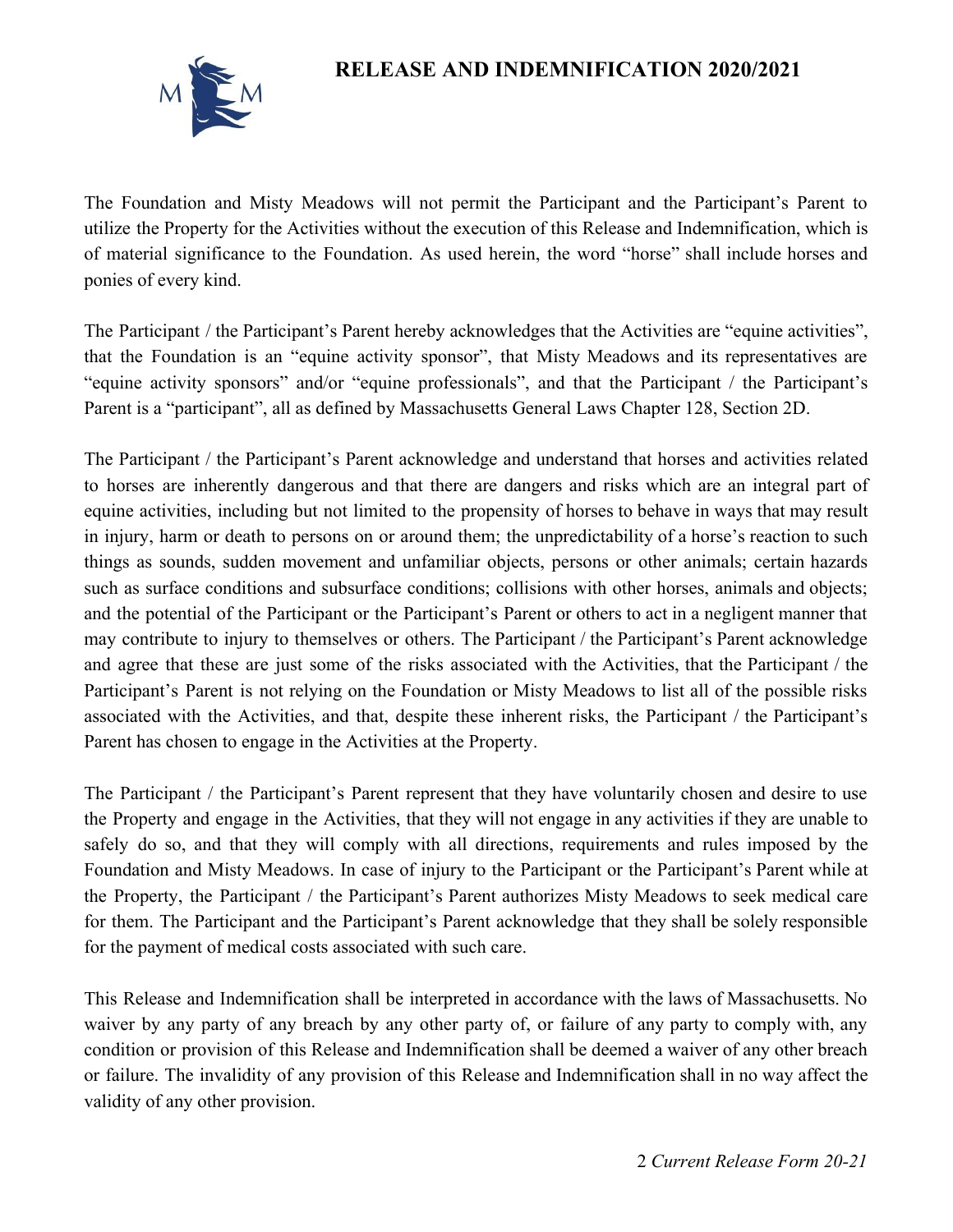



**I HAVE READ THIS DOCUMENT IN COMPLETE DETAIL AND HAVE HAD AN OPPORTUNITY TO CONSULT WITH AN** ATTORNEY IF I HAVE CHOSEN TO DO SO. I UNDERSTAND THAT IT IS A PROMISE NOT TO SUE AND A RELEASE **AND INDEMNITY FOR ALL CLAIMS, AND I UNDERSTAND ALL CONSEQUENCES OF SIGNING THIS RELEASE AND INDEMNITY.**

#### **PHOTO RELEASE**

*(Please check one)*

- $\Box$  I hereby consent to authorize the use and reproduction by Misty Meadows Equine Learning Center of any and all photographs and any other audio visual materials taken of me/my child for the sole benefit of the program from a professional, promotional or educational standpoint.
- ▢ <sup>I</sup> hereby **DO NOT** consent to authorize the use and reproduction by Misty Meadows Equine Learning Center of any and all photographs and any other audio visual materials taken of me/my child for the sole benefit of the program from a professional, promotional or educational standpoint.

| This Release and Indemnification shall be binding upon me each and every time I engage in any of the                                                                                                                                |      |       |      |  |  |
|-------------------------------------------------------------------------------------------------------------------------------------------------------------------------------------------------------------------------------------|------|-------|------|--|--|
| Activities, without the need for re-execution. I hereby execute this Release and Indemnification as an                                                                                                                              |      |       |      |  |  |
| instrument under seal, for myself and my spouse, descendants, parents, heirs, executors and                                                                                                                                         |      |       |      |  |  |
| administrators, <b>on the</b> day of 30 and 320 and 320 and 320 and 320 and 320 and 320 and 320 and 320 and 320 and 320 and 320 and 320 and 320 and 320 and 320 and 320 and 320 and 320 and 320 and 320 and 320 and 320 and 320 and |      |       |      |  |  |
|                                                                                                                                                                                                                                     | Date | Month | Year |  |  |

 $Signature:$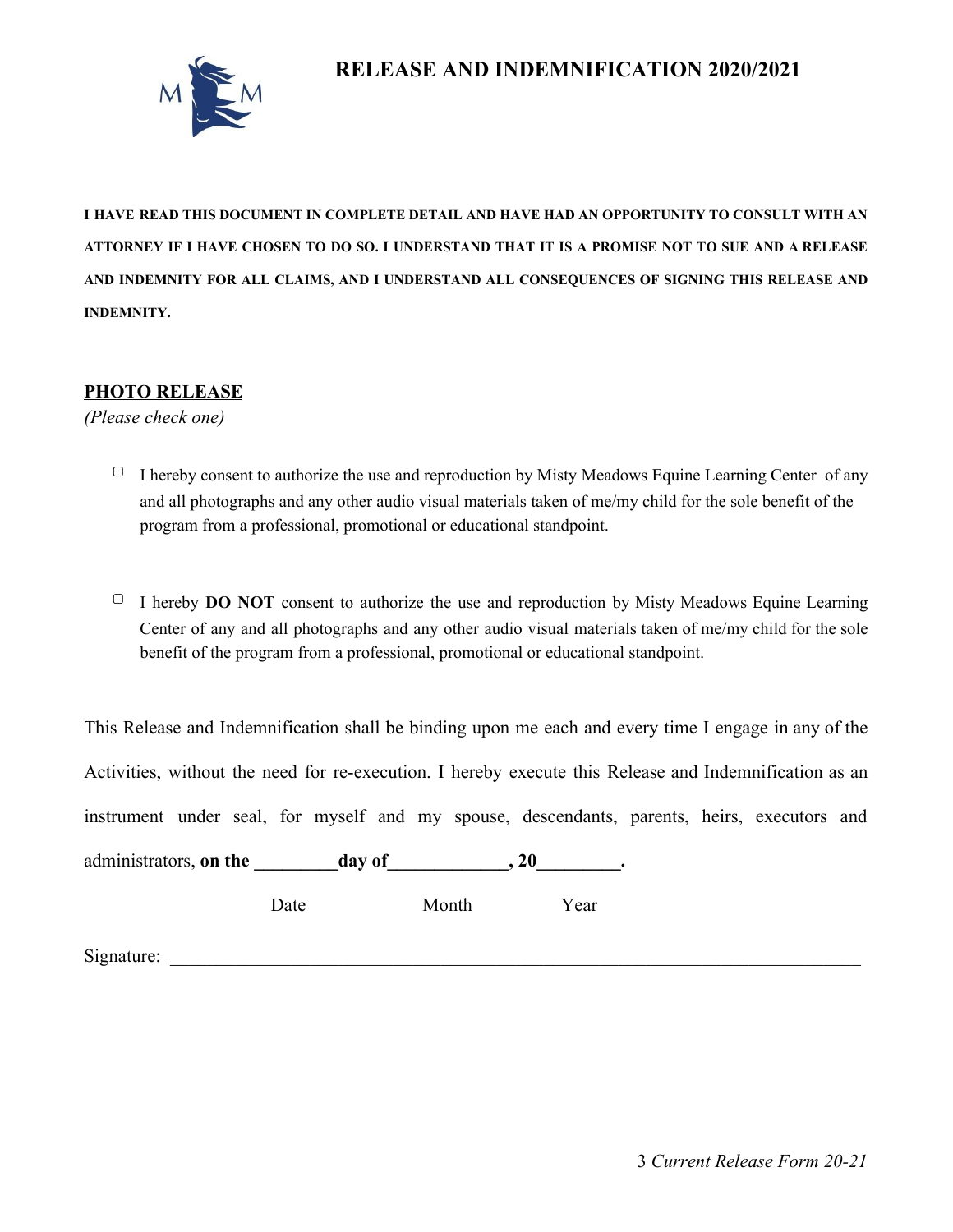| $\checkmark$ | $\sqrt{}$ |
|--------------|-----------|
|              |           |

**RELEASE AND INDEMNIFICATION 2020/2021**

| Mailing Address (Street, City, State, Zip): |  |
|---------------------------------------------|--|
|                                             |  |
|                                             |  |
|                                             |  |
|                                             |  |
| Phone:                                      |  |
|                                             |  |
|                                             |  |
| If Parent, print name of the Participant:   |  |
|                                             |  |

*This information is being stored in our secure database.*

▢ *If you do not wish to receive our newsletters and updates please check here*

#### **WARNING**

**UNDER MASSACHUSETTS LAW, AN EQUINE PROFESSIONAL IS NOT LIABLE FOR AN INJURY TO, OR THE DEATH OF, A PARTICIPANT IN EQUINE ACTIVITIES RESULTING FROM THE INHERENT RISKS OF EQUINE ACTIVITIES, PURSUANT TO SECTION 2D OF CHAPTER 128 OF THE GENERAL LAWS.**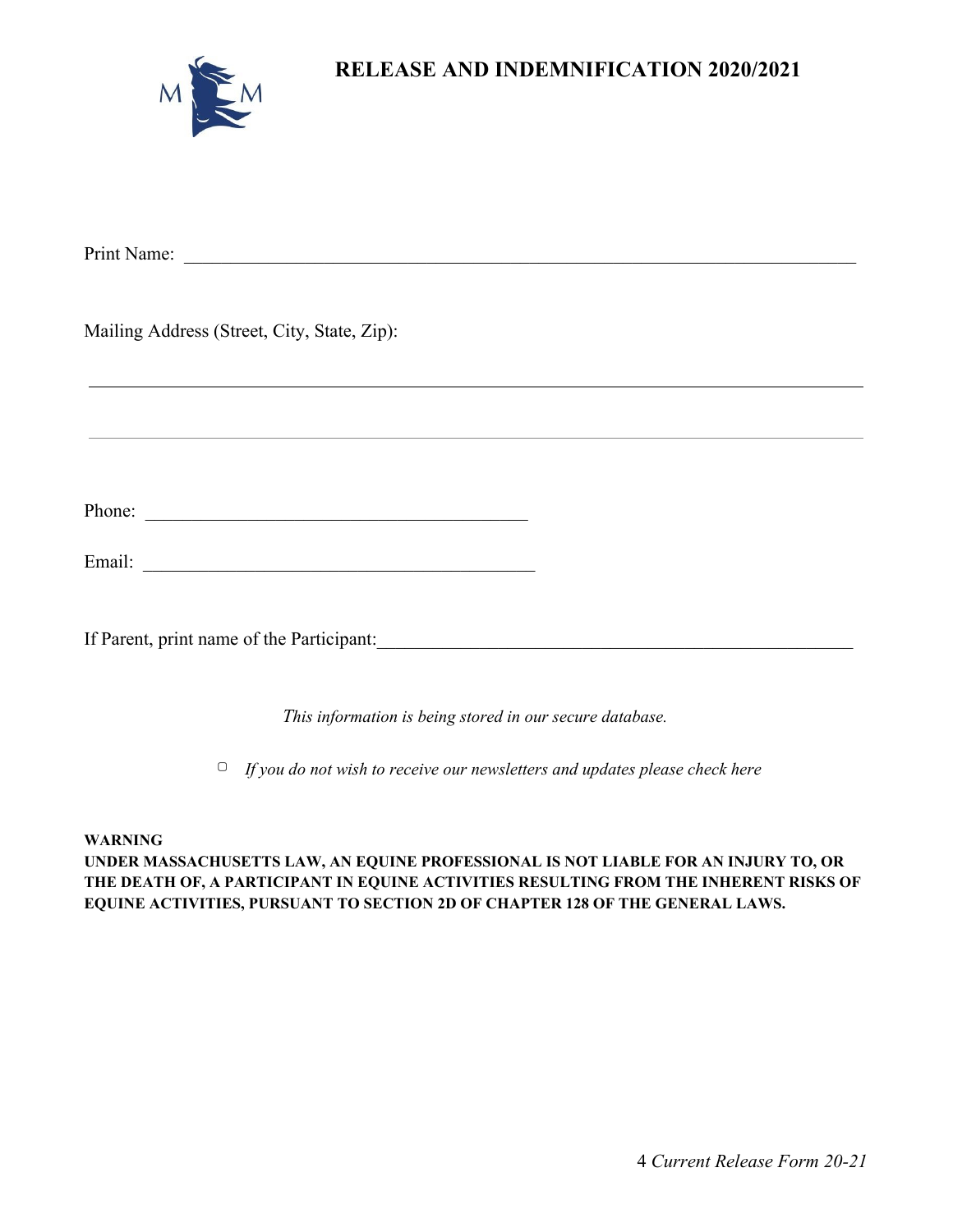

## **Misty Meadows Equine Learning Center**

55 Misty Meadows Lane, Vineyard Haven, MA 02568 508-338-7198 info@mistymeadowsmv.org

# **COVID Acknowledgement, Acceptance of Risk and Release of Liability Form 2020/2021**

| Print Participant's Name:                                                          |       |      |      |                                                              |  |
|------------------------------------------------------------------------------------|-------|------|------|--------------------------------------------------------------|--|
| Participants DOB:                                                                  |       |      |      | Initial:                                                     |  |
|                                                                                    | Month | Date | Year |                                                              |  |
| For staff:<br>$\Box$ Rec/Horsemanship<br>$\Box$ Arena Rental<br>$\Box$ Therapeutic |       |      |      | $\Box$ One time visitor<br>$\Box$ EAL<br>$\Box$ Clinic/Event |  |

I, \_\_\_\_\_\_\_\_\_\_\_\_\_\_\_\_\_\_\_\_\_\_\_\_\_\_\_\_\_\_\_\_\_\_\_\_\_\_\_ (print name), am aware of the risks of contracting Covid-19 while visiting and participating in programs and activities at Misty Meadows Equine Learning Center, Inc. ("Misty Meadows") at this time of the pandemic outbreak and Massachusetts Governor Baker's declaration of a "state of emergency."

I am aware that visiting and participating in in-person programs and activities at Misty Meadows may increase my or my child's risk of contracting and passing on the Covid-19 or Coronavirus. In consideration for allowing me or my child to visit Misty Meadows and participate in various activities on the property owned by Misty Meadows Foundations, Inc. I agree, for myself and my heirs, executors, administrators and spouses, descendants and parents if applicable, not to sue or otherwise hold liable, and to indemnify, defend and hold harmless, Misty Meadows and Misty Meadows Foundation, Inc. and their respective directors, officers and employees, and any other individuals with whom I may come into contact during my visits to Misty Meadows, in connection with any claims, loss or damages related to or arising from COVID-19 or the Coronavirus.

I agree to and will follow all guidelines for personal hygiene, personal safety and public safety as recommended by Misty Meadows and as required by law. This may include, but is not limited to, waiting in my vehicle and/or home until I am asked to enter the building/vehicle either in person or via